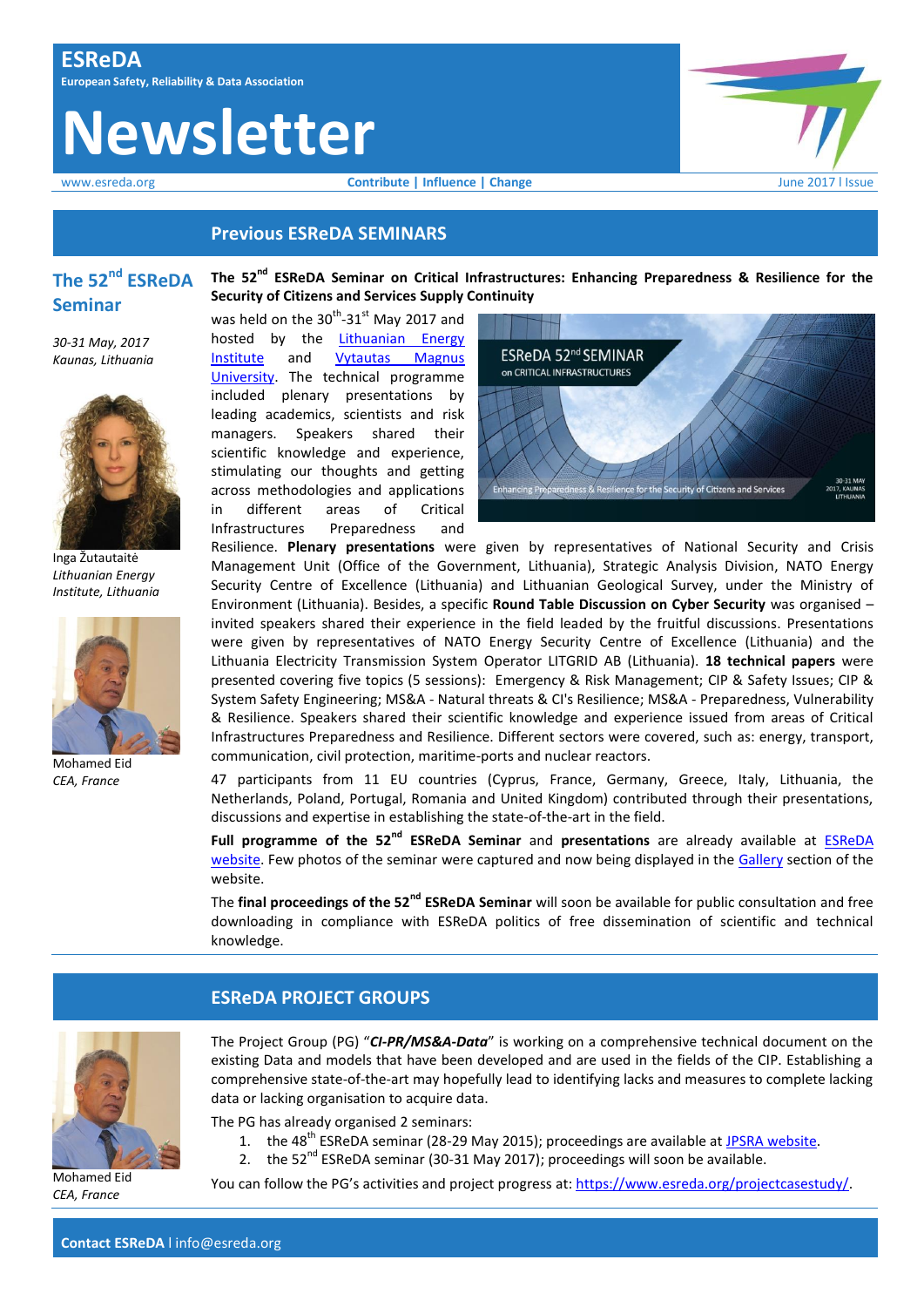# **ESReDA PROJECT GROUPS**



*IRSN, France*

… To avoid occurrence of events (accidents, incidents or crises), prevention is often seen as the main, not to say the only, goal of (industrial or system) safety.

Project Group "*Foresight in Safety*" was launched in 2015. Goals of the Project Group are:

- To better define these EWS (e.g. weak signals, precursors, near misses …);
- To focus on the human and organizational mechanisms for their treatment (e.g. role of whistleblowers, role of learning, enabling features of organizational culture and concepts such as mindfulness, chronic unease).

Deliverables: work of the Project Group will be made visible through a deliverable, including articles tackling issues on the subject and through organisation of the 53<sup>rd</sup> Seminar on "Enhancing Safety: the Challenge of Foresight".

You can follow the PG's activities and project progress at: [https://www.esreda.org/projectcasestudy/.](https://www.esreda.org/projectcasestudy/)

## **Forthcoming ESReDA SEMINARS**

# **The 53rd ESReDA Seminar**

*14-15 November, 2017*

*Ispra, Italy*

# **The 53rd ESReDA Seminar on Enhancing Safety: the Challenge of Foresight** be held on the 14<sup>th</sup>-15<sup>th</sup> November 2017 and will be hosted by **EC DG JRC Directorate E: Space, Security**

**and Migration**, Ispra (Italy) with the support of **EC DG JRC Directorate G: Nuclear Safety & Security** (Petten, The Netherlands). This seminar is organised with the support of the ESReDA Project Group "*Foresight in Safety*" that was launched in 2015. More information about the Project Group goals is available on [ESReDA website.](https://www.esreda.org/projectcasestudy/foresight-in-safety/)



The analysis of the major accidents and crises has shown that there were always early warning signs that could have been heeded and used as valuable information to design "relevant tools" and proactive strategies for preventing major events. Such missed opportunities point towards the need to improve foresight methods for enhancing safety & crises management. The shift from safety management approaches in which improvement is predominantly based on hindsight to include more foresight approaches has many hurdles to overcome, in theory as well as in practice. The seminar will address the question: How can foresight improve systems' resilience and accident prevention? This rises several topics such as: safety imagination with scenario approaches, foresight methods for short and long term, anticipation of new risks induced by new technology, the digital revolution, industry 4.0, the management of emerging risks, the detection and treatment of early warning signs (EWS), weak signals, accident precursors, the role of whistle blowers and of data mining with big data and linguistic tools, the social climate and reporting culture, the use of the past experiences and organizational learning… We aim to discuss theories, concepts, and experiences (successes and failures) of enhancing foresight in safety. All industrial sectors are concerned (energy, process, transport, space, health critical infrastructure, public sector, government …).

The **final call for papers** is already available at [ESReDA website.](https://www.esreda.org/event/53rd-esreda-seminar/)





Zdenko Simic *EC DG JRC Directorate G: Nuclear Safety & Security, Petten, The Netherlands*



Nicolas Dechy *IRSN, France*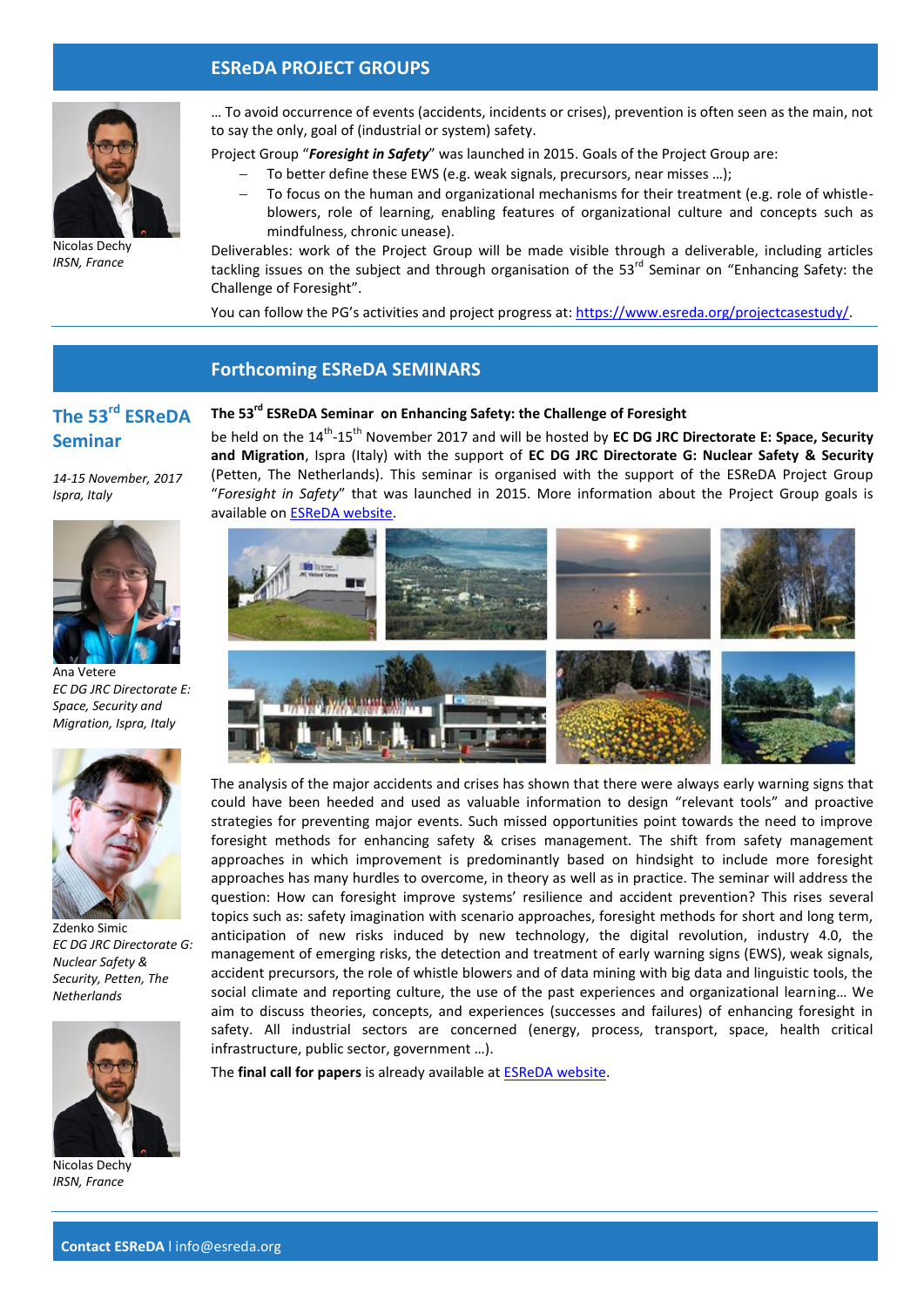#### **Contact ESReDA** l info@esreda.org

## **New ESReDA MEMBERS**

**In 2017** ESReDA warmly welcomes the *French Institute of Science and Technology for Transport, Development and Networks* (IFSTTAR; France) who joined us as ESReDA Effective Members in 2017.



IFSTTAR is a major player in the European research on the city and the  $IFSTTAR$  territories planning, transportation and civil engineering. The French Institute of Science and Technology for Transport, Development and

Networks, born on January 1st 2011, from the merger of INRETS and LCPC, is a Public Institution of a Scientific and Technical Nature, under the joint supervision of the ministry of ecology, sustainable development and energy and the ministry of higher education and research. IFSTTAR's role is to carry out and commission, direct, lead and appraise research, development and innovation in the areas of urban engineering, civil engineering, and construction materials, natural hazards, the transportation of persons and goods, systems and means of transport and their safety, infrastructure, and investigate their uses and impacts from the technical, economic, social, health, energy, environmental and human points of view.

The Institute's principal aims are:

- to carry out fundamental and applied research, perform methodological studies and develop tests and prototypes;
- to conduct all types of expert appraisals and advisory work in the fields mentioned in the above
- paragraph;
- to implement a scientific and technical information policy and disseminate the knowledge gained, in particular through publications, technical regulations and standards;
- to pursue a policy to exploit the results of its scientific and technological research, in particular by means of technical support, technology transfer and certification tests;
- to play a role in training by and for research and both vocational and in-service training;
- to help to export its expertise and the techniques it develops and gain better international exposure for them.

Key skills, knowledge and experience: IFSTTAR body of knowledge is demonstrated by the large number of its publications, technical manuals, and dissertations as well as from its large‐scale test devices in the field of structure and monitoring in particular. It is present in many European and international projects, as well as in many industry‐driven partnerships.

Example of significant infrastructure and technical equipment

- Accelerated load testing facility: The Fatigue carousel (IFSTTAR Nantes)
- Set of driving simulators (IFSTTAR Salon de Provence, Bron, Versailles and Marne‐la‐Vallée)
- Reference test tracks (IFSTTAR Nantes)



## **In 2016** *Romanian Railway Investigating Agency* (*AGIFER*; Romania)

Romanian Railway Investigating Agency - AGIFER, hereinafter referred to as AGIFER, is a public institution, financed completely from own funds and set up in 2015. AGIFER is a technical specialized body for the railway and metro field, subordinated

to the Minister of Transports, that meets with all the tasks of the body in charge with the investigation of accidents and incidents set up in 2007, according to the Law no.55/206, that

transposed into Romanian legislation the Directive no.49/2004 for the railway safety. AGIFER has the following main tasks:

- a) investigation of the railway serious accidents;
- b) investigation of the incidents happened in the train running, coordinated by an investigator in charge, appointed from AGIFER;
- c) investigation of those accidents and incidents that, in slight different conditions could lead to serious accidents, including the technical failures of the structural sub-systems or of the interoperability constituents, parts of European high speed and conventional railway system; d) other tasks specific to its activity field, entrusted through normative papers.

AGIFER can participate in projects in connection with the investigation or with the improvement of railway safety, financed through European funds, according to the legislation in force.

The total number of AGIFER employees is 42, from which 28 are investigators or investigator in charge within the investigation commission, specialized for different railway areas: lines, equipment, wagons, locomotives, traffic.

AGIFER has also 2 employees psychologists in charge with the investigation of the human factors. From its setting up, that is 2006, and until now AGIFER performed 344 investigations of railway accidents and incidents.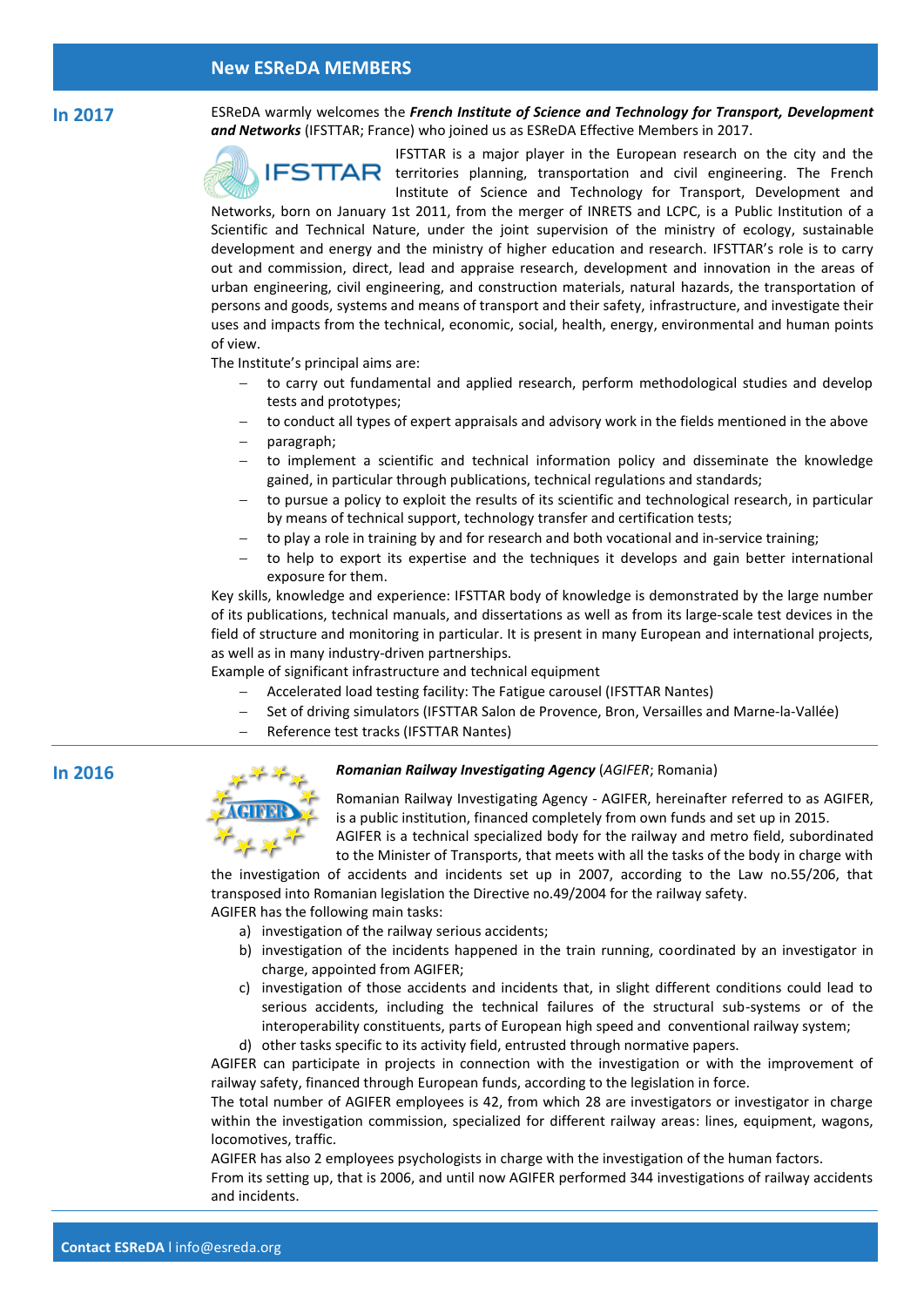# **Previous Conferences and Seminars**



André Lannoy *ESReDA Honorary Member, IMdR, France*

### **AFPCN – IMdR seminar From Risk to Resilience: Methodology and Case Studies**

#### 11 April 2017, Paris, France

This seminar, moderated by Myriam Merad (CNRS, French National Centre for Scientific Research) was organized by the AFPCN - IMdR working group "uncertainties and decisions" of the French Association for the Prevention of Natural Disasters and IMdR.

The conference was presented by Dr Igor Linkov, Risk and Decision Science Team, US Army Engineer Research and Development Center, Boston. The speaker first clarified the concept of resilience: the ability to anticipate, to prepare for and adapt to changing conditions and withstand, respond to and recover rapidly from disruptions. Risk analysis (which is a bottom/ up approach) requires a quantification that determines the contribution of each element (component, system, ...) to risk. All the prevention or protection options needed to reduce the risk can then be deduced. However, it is not realistic to believe that it is possible to predict all events of very low probability and high consequences. It is therefore necessary to prepare for this eventuality of an extreme event.

Under these conditions, a resilience analysis (which is a top/ down approach that takes into account interactions) is needed to quantify resilience. The author proposes the construction of a matrix of resilience whose lines represent the different points of view (physical, information, cognitive, social) and the columns represent the stages of resilience (prepare, absorb, recover, adapt). Each box is quantified, which requires use of experience feedback, elicitation of expertise, results of risk analysis, with network approaches. Choices will then be made using multicriteria decision-making methods.

Presentation and references are available on the IMdR website [\(www.imdr.eu\)](http://www.imdr.eu/).

# **Forthcoming Conferences and Seminars**



Antonio Scala *Conference Chair CNR, Institute of Advanced Studies IMT Italy*



Gregorio D'Agostino *Program Chair ENEA, Univ. Roma II "TorVergata", Italy President of the Netonets Association*

## **CRITIS 2017** – **the 12th International Conference on Critical Information Infrastructures Security** 9-11 October 2017, Lucca, Italy

**Institute of Advanced Studies IMT** (Lucca) is the main organizer of the Conference. The Event will be hosted in the ancient scenario of the [San Francesco area.](http://www.critis2017.org/venue.php) This year edition continues the efforts to bring together scientist, experts, policy makers and professionals from academia, industry and governmental organisations engaged in the field.

The format of the conference has been preserved. Scientific contribution will be selected by a blind review process for **oral presentation** and **proceedings** will be published on Springer LNCS. However some novelties have been introduced. The **poster session** has been extended: more than a third of the applications will be presented as a poster. A special Session for **Project** will be organized to allow representatives of the different ongoing European, National or Regional Project to present their achievements and open problems and state of advancement. Similarly **Operators** will be given the opportunity to exhibit their developments, mature products or discuss open problems. **YCA**: Young Critis Award. Along the line of the CRITIS tradition, special attention will be devoted to young talents. To this purpose a price will be awarded to the best contribution presented by a young author. During the last three years, this price has been supported by the [CIPRNET](http://www.ciprnet.eu/) European network of excellence and named CYCA (CIPRNET Young Critis Award); this year it will renamed generically YCA (Young Critis Award) and it will be organized in collaboration with the International Research Institute "[Res on Network](http://www.resonnetwok.it/)" and in particular with its Scientific Director Prof. Marco Santarelli. Detailed rules for eligibility of candidates and evaluation procedure can be found on the CRITIS [2017 website.](http://www.critis2017.org/YCA.php) Beside the main conference presentations there will be two **Satellite Workshops** on Energy and Water, respectively. These two workshops will take place on October  $12^{th}$  and  $13^{th}$ . The workshop on Energy will be chaired by Angelo Facchini (IMT) and Antonio Scala, while the workshop on Water will be chaired by Angelo Facchini e Gabriele Oliva (University Campus BioMedico). Specific calls for contribution will be made available on the website for these satellite events. Participants interested in Energy and Water issues are encouraged to participate to both the main conference and the specific workshops.

CRITIS 2017 **keynote speakers**:

- − "*Present and future Scenarios of Cyber Security*", **Roberto Baldoni**, Università Roma I "La Sapienza", Research Center for Cyber Intelligence and Information Security (CIS), Italy
- − "*State of the art and prospectives of phenomeonogical Modelling & Simulations*", **Igor van Gemert**, SimCI - Alliander Den Haag, The Netherlands
- − "*Infrastructure interdependence in industrial and technological wide areas*", **Javier Larraneta**, PESI Spanish Technology Platform on Industrial Safety & Security, TECNALIA, Spain. More about at CRITIS 2017 website:<http://www.critis2017.org/>